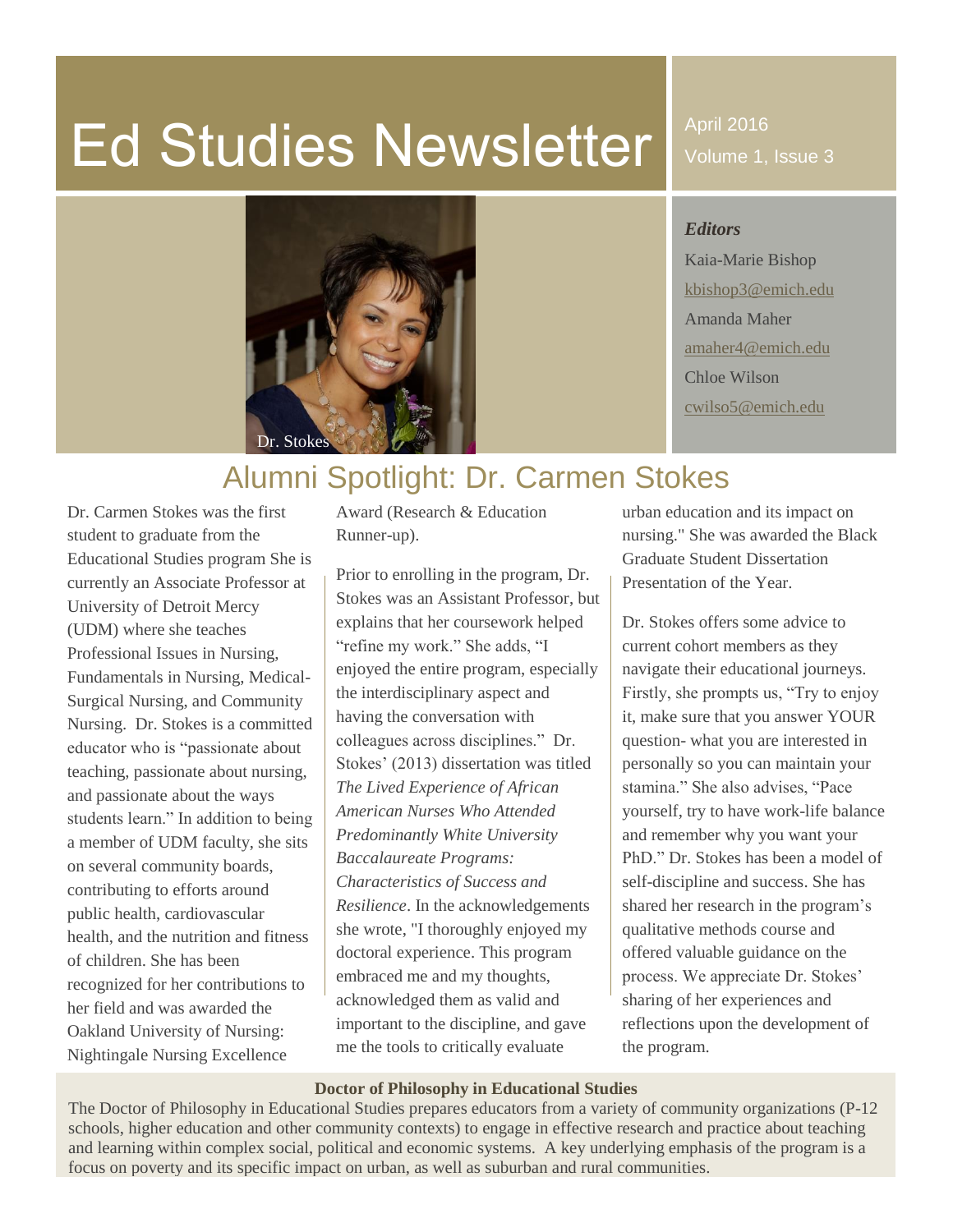# **Kudos and Congratulations!**

**Dr. Ethan Lowenstein** received the Champion of Engagement Award at the [Michigan Campus](http://micampuscompact.org/miccawards.aspx)  [Compact Awards Gala](http://micampuscompact.org/miccawards.aspx)

**Dr. Celeste Hawkins** (cohort 1) received both the Provost's New Faculty Award and the Summer Research/Creative Activity Award for Summer 2016 at Eastern Michigan University

**Heather Nicolson-Bester** (ABD, cohort 4) and **Chloe Wilson** (ABD, cohort 5) received the Scholar of Excellence Award

## **Conference Corner**

American Educational Studies Association [CFP](http://www.educationalstudies.org/conference.html) May 1, 2016 deadline

American Educational Research Association [CFP](http://www.aera.net/EventsMeetings/AnnualMeeting/2016AnnualMeetingCallforPaperandSessionSubmissions/tabid/15964/Default.aspx) July TBD deadline

[International Conference on Critical](http://icce-2016.weebly.com/)  [Education](http://icce-2016.weebly.com/) August 10-13, 2016 Middlesex University, London, UK

[Literacy Research Association](http://www.literacyresearchassociation.org/index.php) November 30-December 3 Nashville, Tennessee

**Reminder:** Complete your annual review to submit to your advisor. Refer to the [student handbook](http://www.emich.edu/coe/departments/teacher-education/educational-studies/documents/educational-studies-doctoral-program-student-handbook.pdf) for more information.



# Research Focus: Cristal Nichols

Cristal Nichols, a PhD candidate from the Educational Studies program, is in the final stages of her dissertation research. According to Cristal her research began to take shape the moment she walked into Dr. Valerie Polakow's *Children and Families and Poverty* course*.* She reflects, "I realized that the hypothetical life journey she took us on as graduate students was one I had already navigated as a young, single African American, teenage mother…the course helped me to place my own life's journey in a political, societal, and economic framework I had never considered before." She adds, "I viewed my life's journey through my transformed lens." Her research interests solidified during her qualitative methods courses, and Cristal's research seeks to identify the facilitators and barriers to lowincome, first year, African-American female college students in order to explore the meaning of academic optimism in relation to their school lives. Cristal attributes her focus of 'academic optimism' to Dr. Wendy Burke who introduced her to the concept. Cristal's use of qualitative methods is a unique approach to exploring this construct, and her conversations with Dr. Burke were "a pivotal moment" in

Cristal Nichols, PhD Candidate

directing her research intentions.

Cristal's research has not been without its challenges, but she has remained steadfast in her vision. Her focus is on capturing the experiences of first-year students, so she only included participants with less than thirty credit hours. She says it was difficult to find participants and stay committed to this criterion but adds that staying faithful to her focus "brought authenticity to the participants' narratives." She also expounds, "One aspect of the research I was not expecting was how open and honest the research participants were." She stresses that she is "determined to be a vehicle for their voices to be heard." Cristal has already presented some of her work at the Annual Ethnographic and Qualitative Research Conference (2016).

Cristal argues that the strongest aspect of Educational Studies program is the "camaraderie" made possible through a cohort model. She adds, "I have met some amazing people, who are all on this educational journey with me. We will forever be linked through this experience." We wish Cristal well as she finishes her writing process and are looking forward to Cristal's dissertation defense in the coming months.